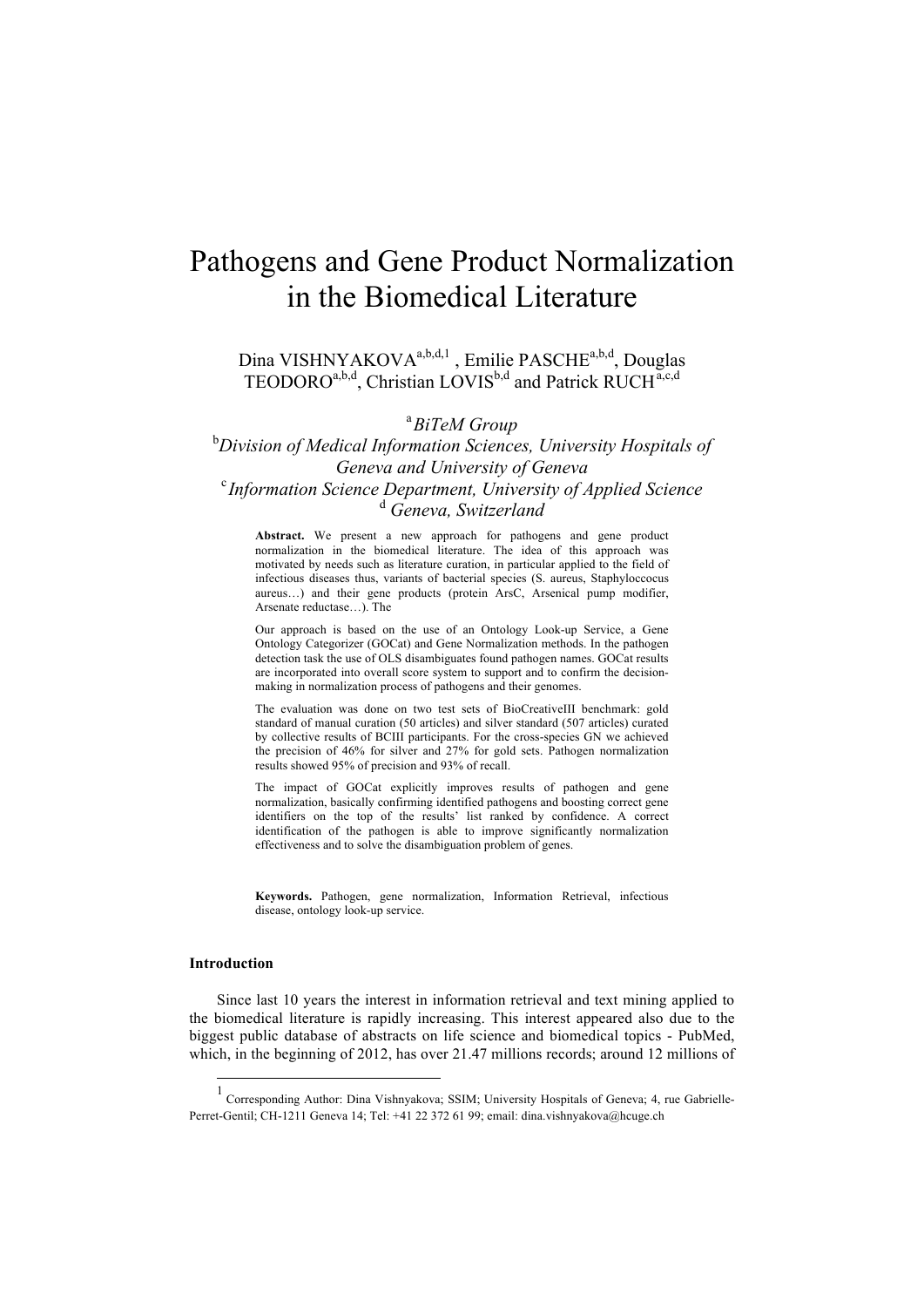these articles are listed with their abstracts. PubMed is a free resource that is developed and maintained by the National Center for Biotechnology Information (NCBI), at the U.S. National Library of Medicine (NLM), located at the National Institutes of Health (NIH). The content of PubMed such as citations and abstracts include the fields of biomedicine and health, covering portions of the life sciences, behavioral sciences, chemical sciences, and bioengineering. It also provides access to additional relevant web sites and links to the other NCBI molecular biology resources. Due to its public access it is possible to use resources of the library in scientific researches such as literature curation, novelty detection in biomedicine domain and etc. [1]

Names of pathogens and their genome have various representations in biomedicine literature. Information about infectious diseases is available in a free textual format, which is comprehensive for humans, but difficult to interpret for information retrieval systems. As a consequence, there is an increasing interest in methods, which have to detect and normalize entities such as species and genes [2] in order to provide accurate, well-structured information on demand [3].

Despite the fact that gene nomenclature is controlled by guidelines, gene normalization has to deal with highly ambiguous names. A gene entity can be described by many different terms. Moreover, the same term can be attributed to different entities. Homonymy is particularly present for orthologous genes. The complexity of the task increases if there is no information on species provided. Therefore, species identification and disambiguation may be critical in the process of finding the correct gene identifier (id).

Many systems for Gene Normalization (GN) are based on hints, such as textual structure or MeSH terms [2][4], where the abstract and the introduction are the most entity richest sections of the document. The results of our approach are not based on such hints. The estimation of results' confidence is based mainly on the meta-data of entities observed in the text and results provided by Gene Ontology Categorizer (GOCat)[4].

## **1. Data and Methods**

### *1.1. Data overview*

The test data provided by BioCreative III (BCIII) includes 507 articles in the biomedical domain. These articles have recently published and have not had any curated annotations yet. Overall 101 names of species have been found in the set. The overview of data shows that 70% of articles contain more than one specie name.

BCIII has three evaluation standards. The first evaluation standard is a so-called "gold 50" containing 50 articles of manual curation extracted from the entire collection of 507 articles. The second standard is a "silver 507". It consists of full collections, e.g. 507 articles, based on the combination of best submissions of BCIII participants and 50 articles from "gold standard". The third standard is "silver 50". In this standard the same articles belonging to the "gold 50" standard were included, yet the curation is done by best submissions of the BCIII participants. A gene distribution between "gold 50" and "silver 507" sets, reported in [2], shows that the "gold 50" set is not representative for the entire collection of articles. These can explain further deviation in results evaluated with both sets. The pathogen distribution in BCIII articles is shown in Table 1.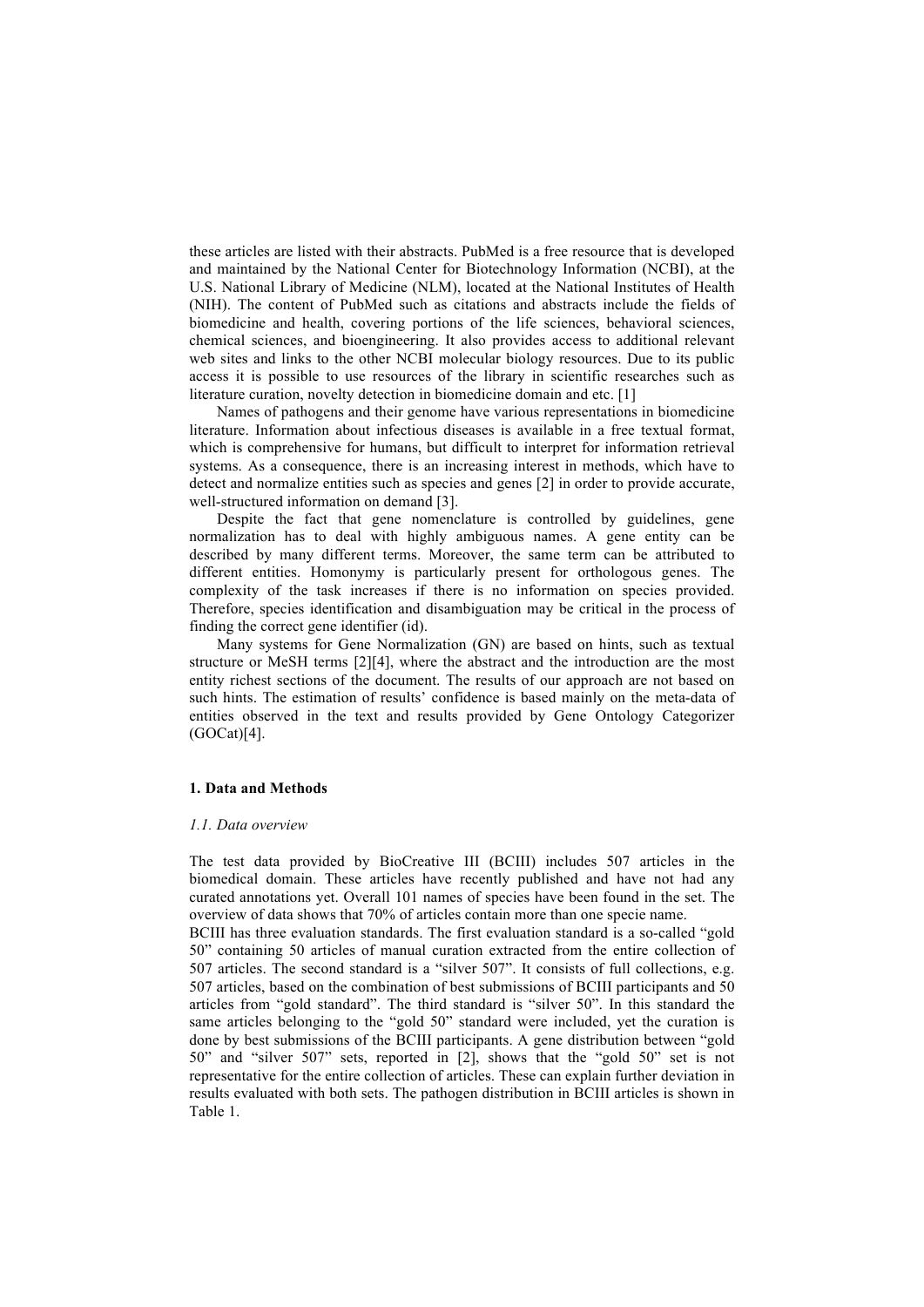| Table 1. The pathogens distribution in the BCIII testing set. |  |  |
|---------------------------------------------------------------|--|--|
|                                                               |  |  |

| Pathogen Name                                                                                                                                                                                                    | Distribution in % |  |
|------------------------------------------------------------------------------------------------------------------------------------------------------------------------------------------------------------------|-------------------|--|
| Escherichia coli                                                                                                                                                                                                 | 9.27              |  |
| Staphylococcus aureus, Enterobacter sp. 638,                                                                                                                                                                     | 4                 |  |
| Streptococcus pneumoniae, Bacteroides fragilis,                                                                                                                                                                  | 3.9               |  |
| Mycobacterium tuberculosis                                                                                                                                                                                       | 3.4               |  |
| Simian immunodeficiency virus (isolate CPZ GAB1), Pseudomonas<br>aeruginosa, Vibriocholerae, Cryptococcus neoformans, S. pneumoniae TIGR4<br>Sindbis virus, Staphylococcus haemolyticus, Trypanosoma congolense, | 2.5               |  |
| Human SARS coronavirus Bacillus cereus, Human herpesvirus 1, Escherichia<br>coli O157:H7                                                                                                                         | $<$ 1             |  |

#### *1.2. Methods*

The approach of pathogen and its genome normalization can be split into three subtasks. The first subtask is to detect entity names. In the second subtask we refine detected candidates with a dictionary. In this subtask we elaborate Gene Protein Synonyms DataBase (GPSDB) [6][7] for the gene candidate and Ontology Look-up Service (OLS) for the pathogen candidates. The third subtask filters false positives (FPs) by applying some empirical rules. In these rules the weighting scheme plays, the main role. It considers detected species, their occurrence in the text, as well as genes metadata in order to filter FPs by giving them the lowest confidence score. Approved entities are linked to unique identifiers and thus to primary sequences. The workflow of our approach is shown on the Figure 1.



**Figure 1.** Workflow of Pathogens and Genes Normalization.

## *1.2.1. Pathogen Normalization*

For Species Detection we have used simple rule-based approaches and have created specific recognition modules for a dozen of the most common pathogens, such as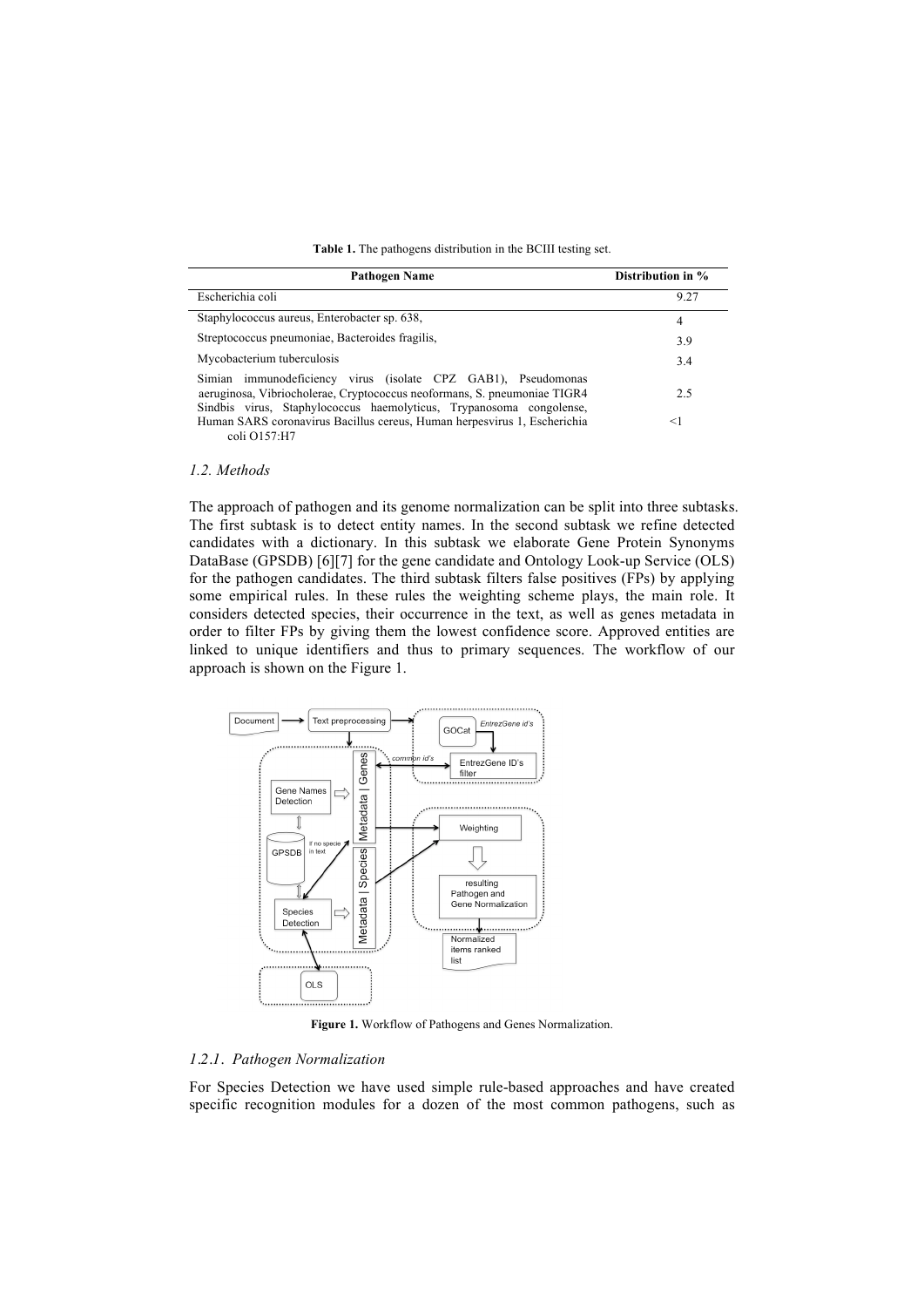*Escherichia coli*, *Staphylococcus aureus* and *etc*. For the found candidates validation and obtaining their ids we used GPSDB and OLS. In order to refine the scope of studied species in the text we used OLS, which provides an expanded list of entities belonging to the family of a current pathogen (Tuberculoses - a bacteria class and a group name representing the infection). The expansion of entity names is checked against the given text in order to detect implicit pathogen names related to the approved one.

## *1.2.2. Gene Normalization*

On gene name detection step we face ambiguity of gene names, e.g. homonyms and synonyms. In our approach we use a hybrid gene name recognition module, based on Rule-Based gene/protein name detection and hidden Markov Model (HMM). All gene candidates are approved by GPSDB. A gene name frequency of occurrence and metadata obtained from GPSDB is used for calculating the confidence score. The overall confidence score in our system is based on the species and the weight attributed to a gene name. We elaborate Gene Ontology Categorizer (GOCat) [5] in the confidence ranking. It boosts correct ids on the top of the results list [8].

# **2. Results**

Table 2 lists results of our approach evaluated with a proposed metric for measuring retrieval efficacy called Threshold Average Precision (TAP-k) [9] on "silver 507", "gold 50" and "silver 50" standards.

| <b>Table 2.</b> The results of evaluation performed by our system in the cross-species GIN task of BC III. |                         |                           |                               |  |  |  |  |
|------------------------------------------------------------------------------------------------------------|-------------------------|---------------------------|-------------------------------|--|--|--|--|
| <b>TAP-k</b>                                                                                               | 50<br>Gold<br>Standard/ | Silver<br>50<br>Standard/ | <b>Silver</b><br>Standard/507 |  |  |  |  |
|                                                                                                            | articles                | articles                  | articles                      |  |  |  |  |
|                                                                                                            | 0.1926                  | 0.28                      | 0.4368                        |  |  |  |  |
| 10                                                                                                         | 0.2025                  | 0.3157                    | 0.4368                        |  |  |  |  |
| 20                                                                                                         | 0.2097                  | 0.3157                    | 0.4368                        |  |  |  |  |

**Table 2.** The results of evaluation performed by our system in the cross-species GN task of BC III.

These results were obtained with a specie preference weighting in order to avoid false positives results. While tuning the weighting scheme and giving more weight to gene candidates (based on NER probability, preference of the term and GOCat support) the system showed worse results, see Table 3.

From the BCIII "silver 507" standard results we extracted the species name for evaluating the efficiency of the pathogen normalization. Our approach shows 95% of precision and 92% of recall compared to species extracted from BCIII "silver 507" standard.

**Table 3.** The results of evaluation performed by our system in the cross-species GN task of BC III. Tuning of the weighting scheme with a preference to the observed gene names.

| <b>TAP</b> | Gold Standard 50 With<br><b>GOCat/Without GOCat</b> |        | <b>Silver Standard 50 With</b><br><b>GOCat/Without GOCat</b> |        | <b>Silver Standard 507 With</b><br><b>GOCat/Without GOCat</b> |        |
|------------|-----------------------------------------------------|--------|--------------------------------------------------------------|--------|---------------------------------------------------------------|--------|
|            | 0.1084                                              | 0.0329 | 0.2579                                                       | 0.0792 | 0.4268                                                        | 0.2332 |
| 10         | 0.1581                                              | 0.0437 | 0.2840                                                       | 0.1269 | 0.4268                                                        | 0.2397 |
| 20         | 0.1646                                              | 0.0527 | 0.2840                                                       | 0.1329 | 0.4268                                                        | 0.2397 |